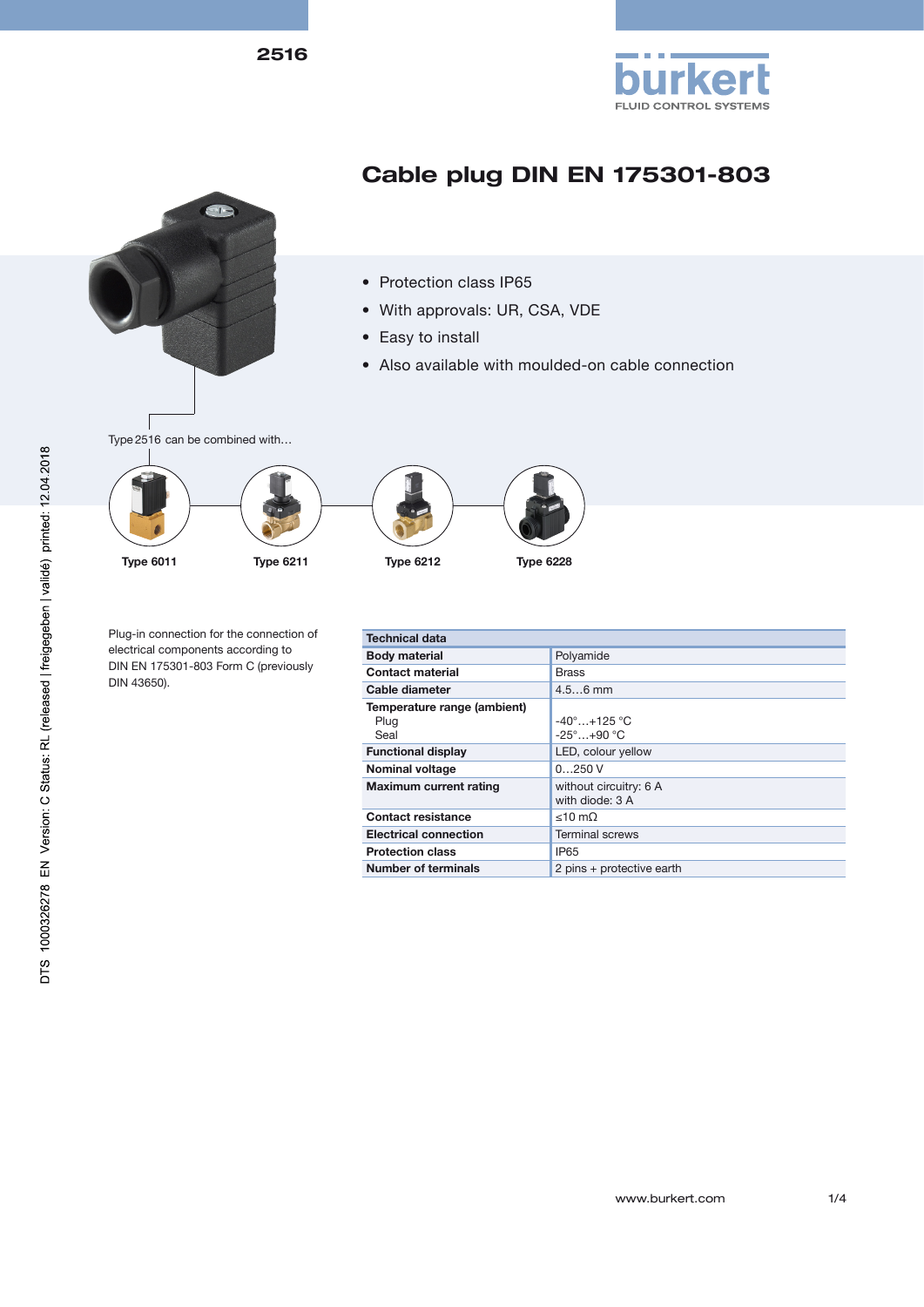







Explosion drawing

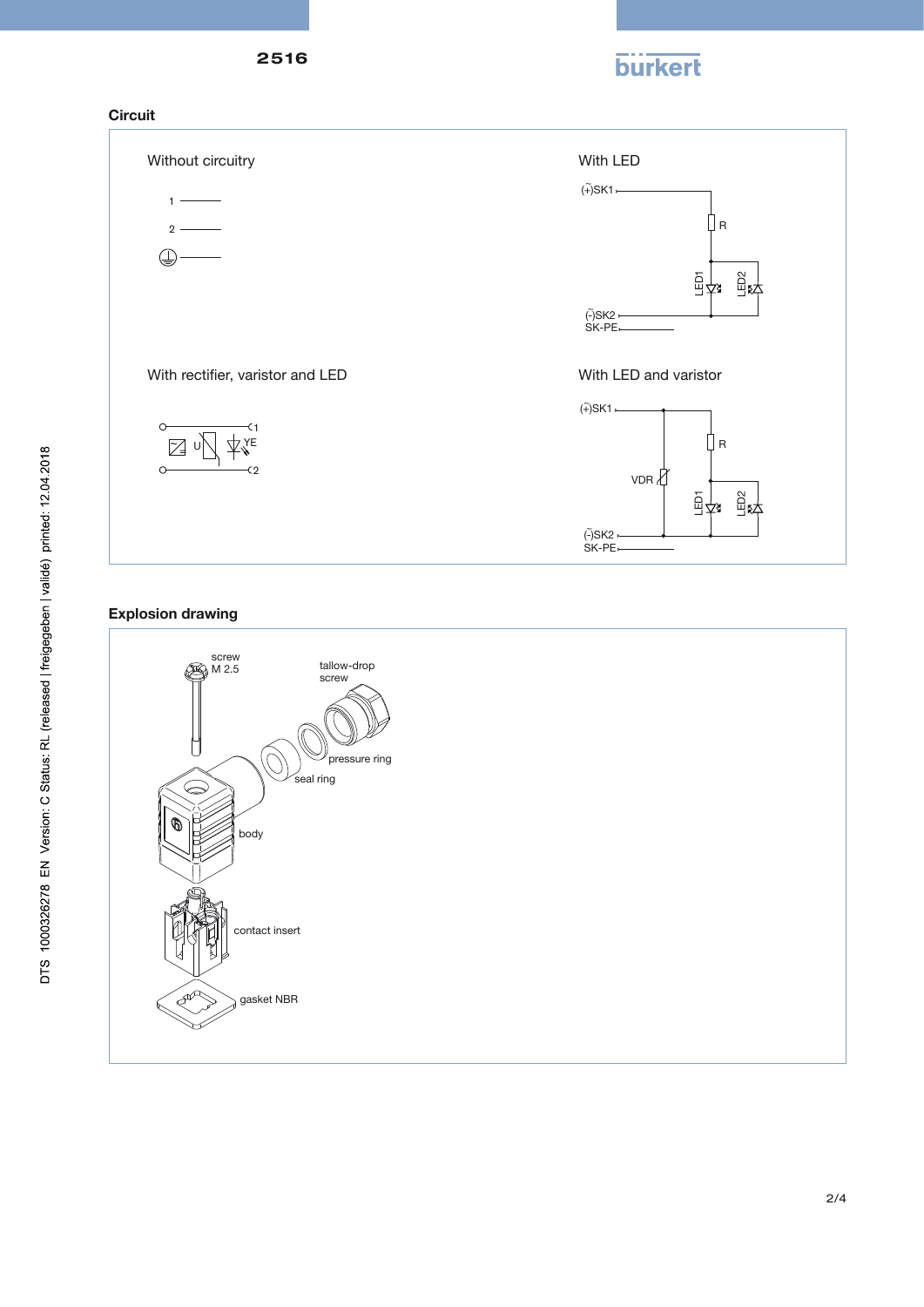

## Dimensions [mm]